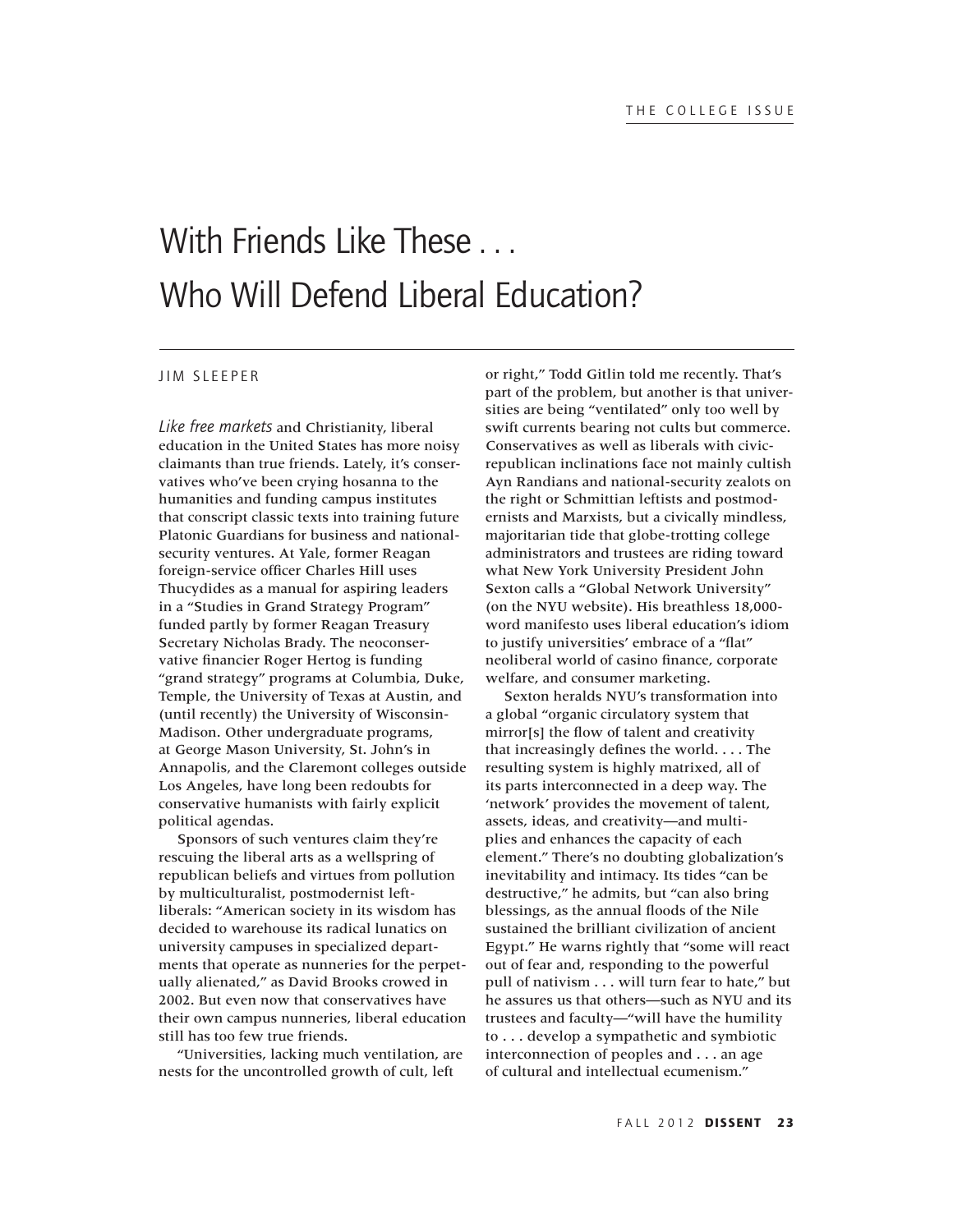Universities, after all, "traditionally have been…comfortable with difficult dialogues and incubators of new approaches."

Fair enough, but Sexton then summons Confucius, Socrates,

Ibn al'Arabi, Petrarch, and Kant to bless a "complexified global consciousness, not a mere universal, undifferentiated, abstract consciousness. It will be global through the global convergence of cultures and complexified by the dynamics of dialogic dialogue." His forty-two references to "connecting" and many tiring appeals to "enrichment" and "richness" leave me puzzled about just what's being connected and wondering whether some sources of "richness" are rich only thanks to their resisting all this "free" circulation and communication without becoming nativist or hateful.

Sexton claims that the Global Network University's "technological framework . . . will support classroom and other academic activities in multiple locations" to "enrich the learning experience in unique ways: so, a course on cities, or the environment, or poverty, or crime might be held in up to sixteen sites simultaneously. . . . or, orchestras located on two continents, directed by a single conductor, might perform a symphony together." But, in all this linking of sites of difference, will a student from Scarsdale be more likely to ask a question of a student from the Bronx, where NYU once had a handsome campus that it abandoned for Greenwich Village decades ago?

And what of liberal education's encounters with lasting challenges to politics and the spirit, which require sustained, intensive interaction among teachers and students? "Some of the study away sites have programs for entering college freshmen," Sexton tells us, because "many entering students prefer to begin their studies at a site, moving to New York for their second year, then studying at other sites in the network in their third year before returning again to New York for their senior year. One 2010 graduate completed her NYU bachelors degree with five study away semesters."

I'd like to meet her. And I'd like to examine how "NYU's undergraduate business school"—



named for trustee Leonard Stern, the Hartz Mountain pet foods magnate—"allows students who opt for 'Stern World' to do five semesters in New York, one in London, one in Shanghai, and one

in Abu Dhabi—all with…quality at the level NYU demands." The claim is that the "result is a highly enriched business curriculum that better prepares its students for today's business environment."

The result is really a trustee's and president's dream of revolution from the top. Sexton assures us that the ever-connecting Global Network University accommodates depth in "specialized sites run by schools or departments where . . . the academic advantages of the specialized site otherwise would be unavailable. Archeological digs are one example." I dig, but what of the depth that comes only from long periods of sitting still and studying with trusted interlocutors to anchor one's travels? "[A] significant share of the most talented and creative faculty, students and staff will want . . . borderless lives," Sexton advises. "The circulatory quality of the system will allow cosmopolitans to savor a ragout of places, experiences, and research and learning opportunities" that will "exert a strong influence on the talent class" and enhance its "capacity to lead thought and to learn."

*But is this preparation* for leadership, or is it ragout? Sexton says little about political power or capital, whose flows threaten to dissolve, crush, or control the *collegium*, or self-governing company of scholars, that determines liberal education's mission while standing farther apart from markets and host governments than he seems to imagine. There's more hubris in his missionary "humility" than genuine engagement with difference: Sexton's peroration quotes a paean by the historian David Levering Lewis, in a speech at NYU's Abu Dhabi campus, to the university's "reforming presidential trinity of John Brademas, Jay Oliva, and John Sexton."

Recent faculty-student stirrings suggest that thoughtful conservatives—not only political philosophers in the mold of John Gray or the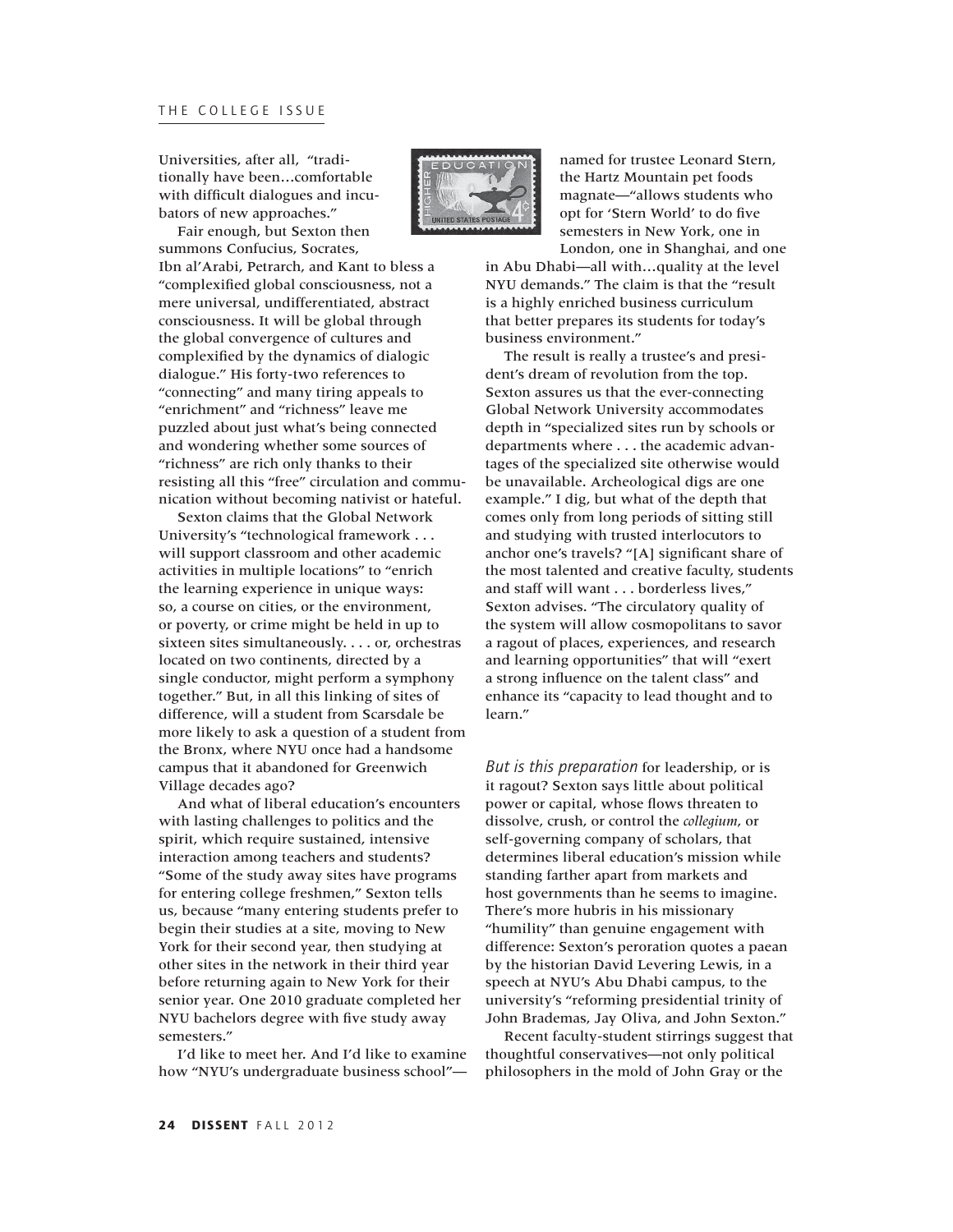late Michael Oakeshott but younger public intellectuals such as David Frum, Andrew Sullivan, Scott McConnell, Rod Dreher, James Pinkerton, and Ross Douthat—could be liberals' and even progressives' allies against the neoliberalization of the liberal arts that Sexton champions.

Such conservatives want to temper citizenleaders' training for power-wielding and wealth-making with serious humanist truthseeking. And, increasingly, they recognize even if they don't say it openly—that the conservative passion for ordered republican liberty is being polluted not mainly by feckless liberals but by "free-market" obeisance to every whim and riptide of global capital. The late political philosopher Allan Bloom saw it coming. His *The Closing of the American Mind* argued that the university should distance itself from "whatever is most powerful" and the "worship of vulgar success" in order to remain a "publicly respectable place . . . for scholars and students to be unhindered in their use of reason." He disdained not only the postmodernists and multiculturalists he became famous for denouncing but also professors and administrators whose hunger for power or market share leaves them in the power of those they hope to influence.

Bloom's defense of liberal education recalls Dwight Macdonald's leftish admonition to Columbia students in 1968 not to destroy the university—compromised though it was by corporate-state contracts—but to preserve its capacity to interrogate, inform, and elevate their public pursuits. Today, both men might admonish students coming to college from the Internet and the mall to discover through liberal education that the world isn't flat but that it has abysses yawning before them, not just on screens but at their feet and in their hearts, and that they'll need coordinates and a faith strong enough to navigate those abysses, face the demons in them, and defy established powers on behalf of public virtues and beliefs those powers are violating.

Concern about the degradation of the liberal arts prompted Harvard's faculty in 2006 to give its governing corporation little choice but to show President Lawrence Summers the door. Some conservative pundits blamed

politically correct professors; the *Wall Street Journal* criticized Harvard's "largely left-wing faculty" for having "about as much intellectual diversity as the Pyongyang parliament." In fact, a larger, moderate majority of faculty rebuked Summers for reducing liberal education to training for management of money, power, and public relations and for treating professors as corporate employees rather than as peers in a *collegium.*

*Former Harvard College* dean Harry Lewis noted in *Excellence Without a Soul* that Summers was really just playing "the role cast for him by the large forces shaping research universities [that] led the [Harvard] Corporation to think he was the man for the job." University of Virginia trustees decided last summer that President Teresa Sullivan *wasn't* right for the job because she resisted the so-called "strategic dynamism" of their market-andtechnology-driven priorities. But a facultystudent revolt forced Sullivan's reinstatement, vindicating the institution's founder, Thomas Jefferson, who had perfectly anticipated Bloom's call for a sanctuary for unhindered reason: "This institution will be based on the illimitable freedom of the human mind," Jefferson wrote. "For here we are not afraid to follow truth wherever it may lead, nor to tolerate any error so long as reason is left free to combat it."

Last spring, Yale College faculty passed what amounted to a vote of no confidence in President Richard Levin's establishment of an undergraduate liberal arts college in Singapore in collaboration with that authoritarian city state at the behest of Yale trustees with deep business ties to Singapore's sovereign-wealth funds. In August, Levin announced his resignation, effective next June, amid faculty resistance to Yale's transformation by corporate management and conscription of the liberal arts, in Grand Strategy, Global Affairs, and other entities, into a "parallel university" that eludes faculty governance. Even the conservative *Commentary* and the *National Review* supported Yale professors against their Singapore-bound administration, albeit for nationalist more than progressive reasons; conservatives do